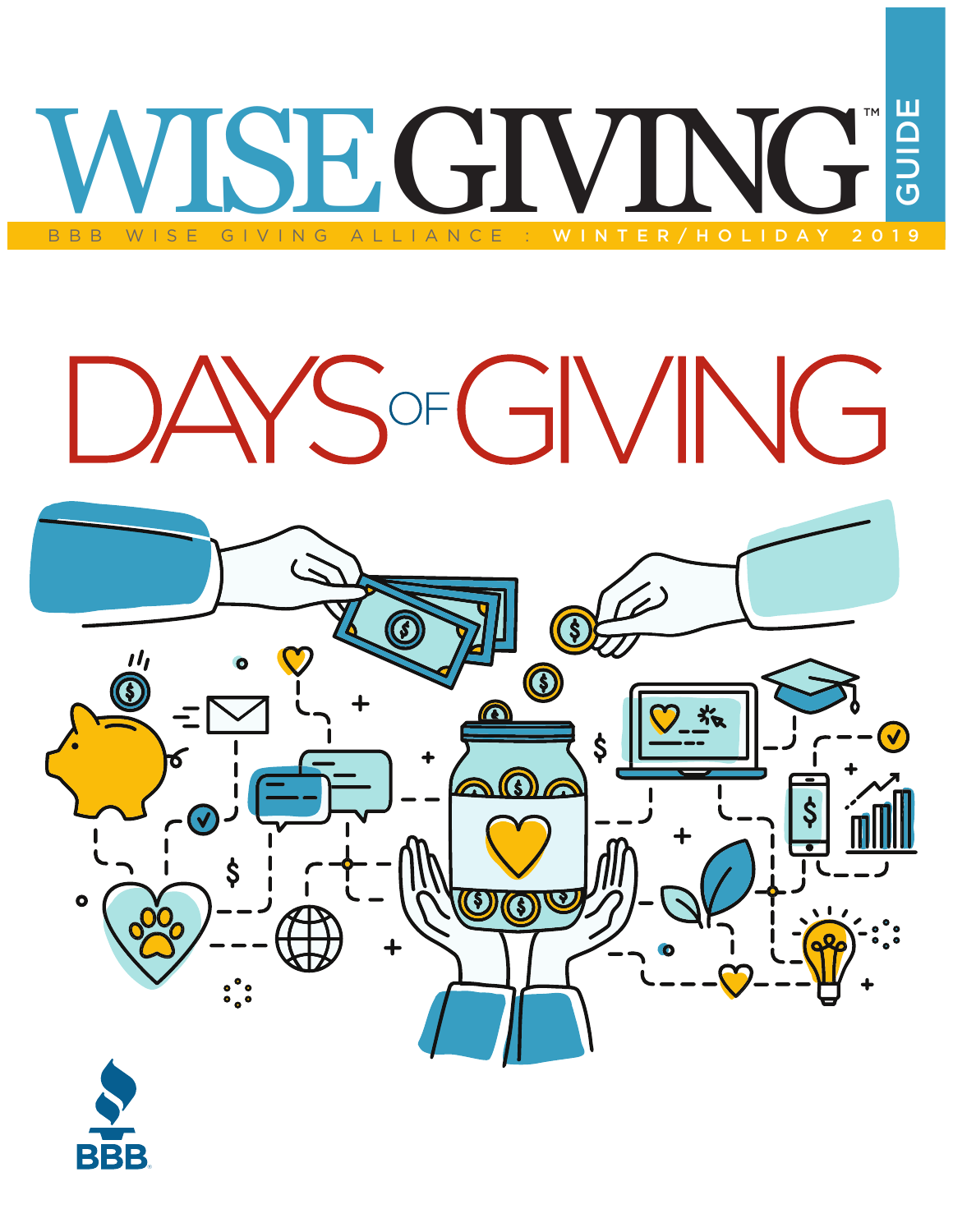

**A Publication of the BBB Wise Giving Alliance**

The *Wise Giving Guide* is published three times a year to help donors make more informed giving decisions. This guide includes a compilation of the latest evaluation conclusions completed by the BBB Wise Giving Alliance.

If you would like to see a particular topic discussed in this guide, please email suggestions to

#### **guide@give.org**

or write to us at the address below.

#### **WINTER/HOLIDAY ISSUE 2019**

BBB Wise Giving Alliance 3033 Wilson Blvd. Suite 710 Arlington, VA 22201 (703) 247-9321 www.give.org

*Wise Giving Guide* Layout and Production — art270, inc.

Publication No. 11-24-503

Copyright 2019 BBB Wise Giving Alliance The name Better Business Bureau is a registered service mark of the International Association of Better Business Bureaus

# INSIDE

**2 Days of Giving**

**9** List of Nationally Soliciting Charities

#### How to Read the **7** List of National **Charities**

- Q&A about the **51** Wise Giving Guide
- National Charity **51** Seal Program
- BBB Standards **52** for Charity Accountability

#### BBB Wise Giving Alliance Board of Directors

#### Mark Shamley – Chair *Vice President, Global Social Impact Tupperware Brands Corporation* • Orlando, FL

Char Mollison – Vice Chair *Senior Fellow, Center on Nonprofit Management, Philanthropy and Policy, George Mason University* • Fairfax, VA

Bonnie Benhayon – Treasurer (retired) *Environmental Business Development Executive, Bank of America* • Boston, MA

#### Beverly Baskin (retired) *Interim President & CEO, Council of Better Business Bureaus* • Raleigh, NC

Chuck Bean

*Executive Director, Metropolitan Washington Council of Governments* • Washington, DC

#### Warren Clark

*President & CEO, Better Business Bureau of Upstate New York* • Amherst, NY

Robert Diggs *Program Coordinator, Pennsylvania Consortium for the Liberal Arts* • Lancaster, PA

Andras Kosaras *Arnold & Porter LLP* • Washington, DC

#### Janice R. Lachance

*Executive Vice President, Strategic and Operational Excellence, American Geophysical Union* • Washington, DC

#### Al Lenhardt

(retired) *Acting Administrator, United States Agency for International Development* Washington, DC

Elizabeth Mong *Executive Director, Ardor/Nxt Group* Lancaster, PA

Anne Schelle

*Managing Director, Pearl TV* • Washington, DC

#### John Seffrin, Ph.D.

*Professor of Practice, Indiana University, School of Public Health-Bloomington (former CEO, American Cancer Society)* Atlanta, GA

Patrichi Shah

*President & CEO, Flourish Talent Management Solutions* • Washington, DC

#### Prabhash Shrestha

*Executive Vice President and Chief Digital Officer, Independent Community Bankers of America* • Washington, DC

#### Lori Wilson

*President & CEO, BBB serving the San Francisco Bay Area and Northern Coastal California* • Oakland, CA

H. Art Taylor – Ex-Officio *BBB Wise Giving Alliance*

#### BBB Wise Giving Alliance Staff

H. Art Taylor *President and CEO* 

Bennett M. Weiner *Chief Operating Officer* 

Kelley Bevis *General Counsel* 

Elvia Castro *Manager, Regional Charity Reporting*

Danielle Fezell *Research Analyst*

Edward Loftin *Research Analyst* 

Holly Parker *Research Analyst*

Julie A. Rizzo *Director, Development & Charity Seal Licensing Program*  Shawn Van Gorder

*Director, Charity Evaluation* 

Ezra Vazquez-D'Amico *Research Analyst*  Shakila Wilson

*Administrative Coordinator*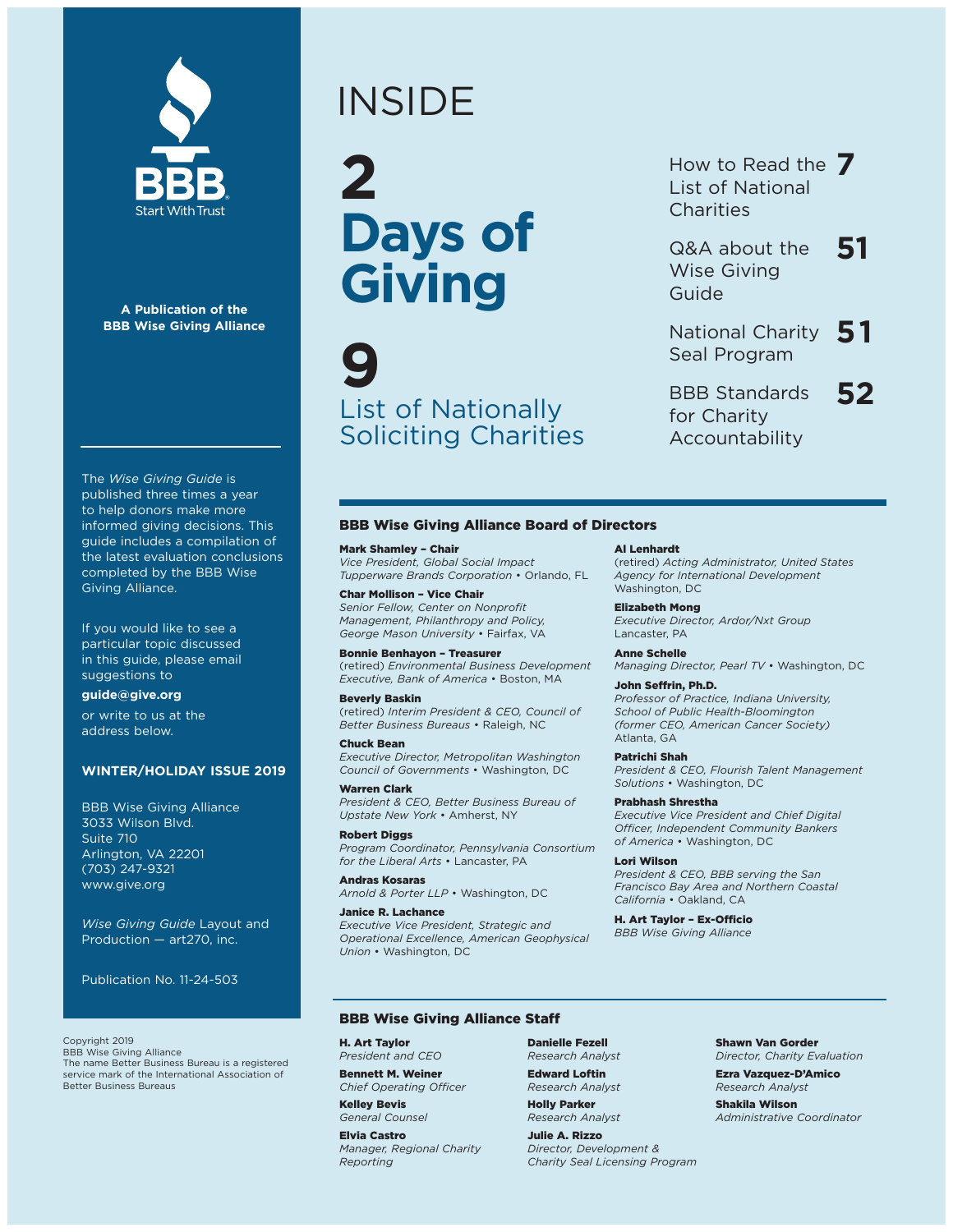# president'sMESSAGE

s the biggest giving season of the year arrives, donors will soon be opening their hearts and wallets to contribute to the charities supporting the causes they care about most. In recent years, days of giving such as Giving Tuesday have kindled even more interest in holiday giving. In this edition of the *Wise Giving Guide*, we'll look at how days of giving work from the perspective of both donor and charity. s t

First, we look at *#GivingTuesday*, which occurs annually on the first Tuesday after Thanksgiving. We also want to take a look at some other days of giving and creative ways organizations are engaging donors to generate support. We'll also offer some tips for donors interested in participating in a giving day this holiday season and offer some guidance for charities.

Our hope is that our readers will put just as much time and effort into making their giving decisions on a giving day as they would with any other fundraising appeal. A day of giving can help generate donations, volunteer hours, goodwill, and a sense of connectedness between charities and donors, but it is always critical to give wisely.

We appreciate your support and wish you the best this holiday season and beyond.

H. Art Taylor, *President & CEO*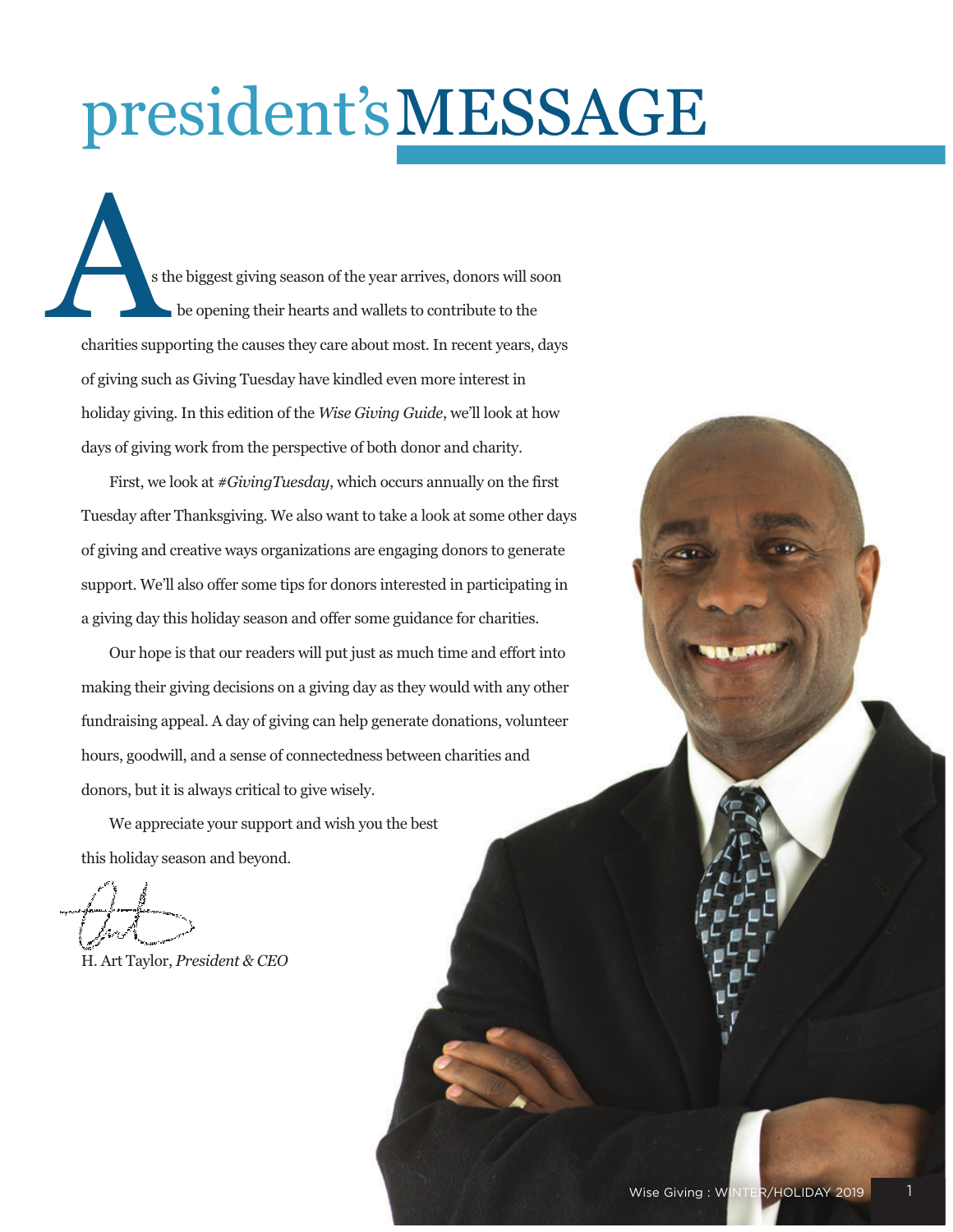

While filled with family, friends and special events, holidays also come with added financial pressures for families. According to Deloitte's 2017 Holiday Survey, American shoppers spent over \$1 trillion during the 2017 holidays. In the midst of this holiday spending, however, the last months of the year are also a critical fundraising period for charitable organizations. In recent years, days of giving have become a popular way for charities to ask for support and bring awareness to their causes. Often driven by social media, giving days serve charities both big and small, foundations and schools, to name a few, and many take place during the holidays.

hat b<br>
a clos<br>
a clos<br>
giving<br>
#Giving<br>
#Giving<br>
#Giving<br>
2010<br>
and Cybe hat better time for BBB WGA to take a closer look at the phenomenon of giving days? First, we will examine #GivingTuesday, which was developed as a response to such consumer-oriented shopping days as Black Friday and Cyber Monday and has occurred on the first Tuesday after Thanksgiving since 2012. We'll also examine some examples of other giving days and look at how they work. Additionally, we will take a look at some of the challenges giving days present charities and donors, as well as offer some guidance to donors considering participating this holiday season, with the hope that our readers give wisely.

# #GIVINGTUESDAY

"Fueled by the power of social media and collaboration," #GivingTuesday was started by 92nd Street Y, a New York City cultural and community center, in collaboration with the United Nations Foundation. What began as a philanthropic meme quickly became an annual ritual and global phenomenon. In July 2019, #GivingTuesday became its own separately incorporated charitable organization. #GivingTuesday reports that the movement has now surpassed the \$1 billion mark for online charitable giving in the U.S. since its inception, with over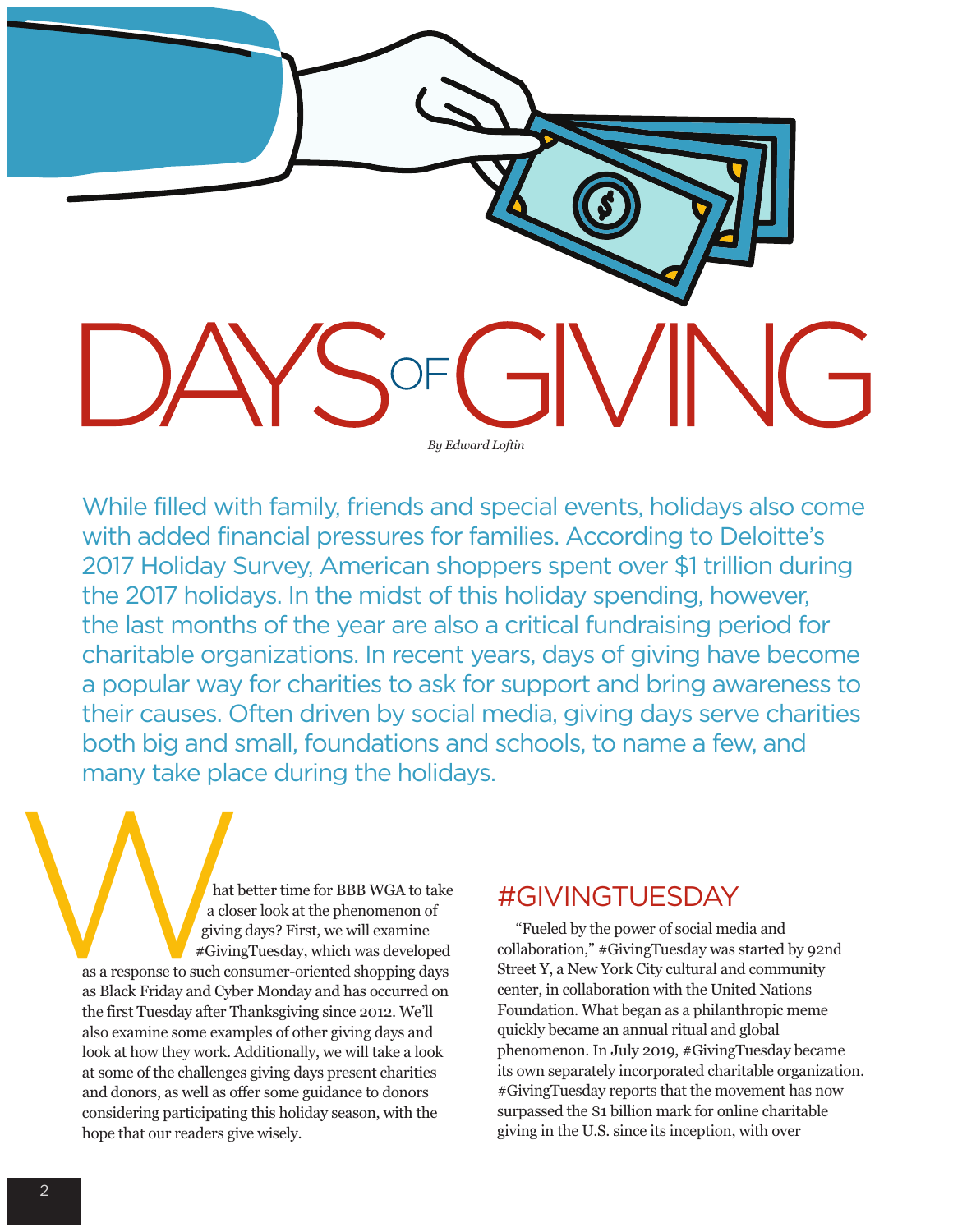\$380 million of online donations raised in the U.S. in 2018 alone. Beyond donations, #GivingTuesday is an opportunity for charities to attract new donors, and hopefully collect information that can foster consistent, sustained support. In 2018 alone, #GivingTuesday reported 14.2 billion social media impressions, illustrating the power and reach of the campaign.

The spirit behind #GivingTuesday was to seed the concept and "let the crowd run with it." The movement is a notable example of "hashtag activism," in which Twitter users Tweet hashtags for the purpose of Internet activism or to show support for a cause. How individual donors, businesses or charities participate in #GivingTuesday is largely up to them. Social media innovator Facebook and online payment giant PayPal partnered in 2018 to match #GivingTuesday donations up to \$7 million. Small informal community groups organized around causes are also active on



#GivingTuesday. Beyond businesses and charities, #GivingTuesday encourages individuals to participate, and not just by donating money or in-kind gifts, but through volunteerism, activism, or by inspiring others in their communities or on social media. Many social media users post "UNselfies" highlighting causes they support on their social media feeds.

### THE POWER OF **FLEXIBILITY**

Perhaps one of the strongest elements of #GivingTuesday is its flexibility. As Henry Timms, who helped develop #GivingTuesday while he was with 92nd Street Y, points out in *New Power*, his book coauthored with Jeremy Heimans, the concept of #GivingTuesday was designed to be "adopted and then mutated by those who carried it forward." While 92nd Street Y and their partners came up with the idea, much is left to charities and their partners to decide how to maximize their donations. Charities use themed website landing pages, email campaigns, social media, contests or competitions, and volunteer opportunities to attract supporters. Others partner with likeminded organizations to pool their efforts or might tie #GivingTuesday to their year-end fundraising campaigns. #GivingTuesday can also be an opportunity for an organization to tell their story or focus on results to connect with donors. The sky's the limit.

In North Carolina, SHARECharlotte, a charity dedicated to helping Charlotteans get involved with local nonprofits, adapted #GivingTuesday into #GivingTuesdayCLT. In 2018, #GivingTuesdayCLT, which partners with over 400 nonprofits, reported \$4.1 million of financial impact and 21,000 volunteer hours pledged and served. 23% of donors to #GivngTuesdayCLT were new donors.

As reported by #GivingTuesday, an Iowa environmental charity hosted a #GivingTuesday trivia night for their supporters while volunteers filled shopping carts for a local food bank in Virginia. In Seattle, a homelessness prevention charity partnered with two other nonprofits on #GivingTuesday to distribute donated hats, coats and scarves at local businesses. Big business gets in on the act too. During #GivingTuesday 2018, Amazon made it possible to donate to Marine Toys for Tots Foundation through its Alexa virtual assistant, and matched each toy gifted. TOMS Shoes delayed opening their stores until 1PM so their employees could spend the morning volunteering. Coca-Cola matched donations from nonprofit partners in Atlanta that provide professional resources to help women overcome barriers to success.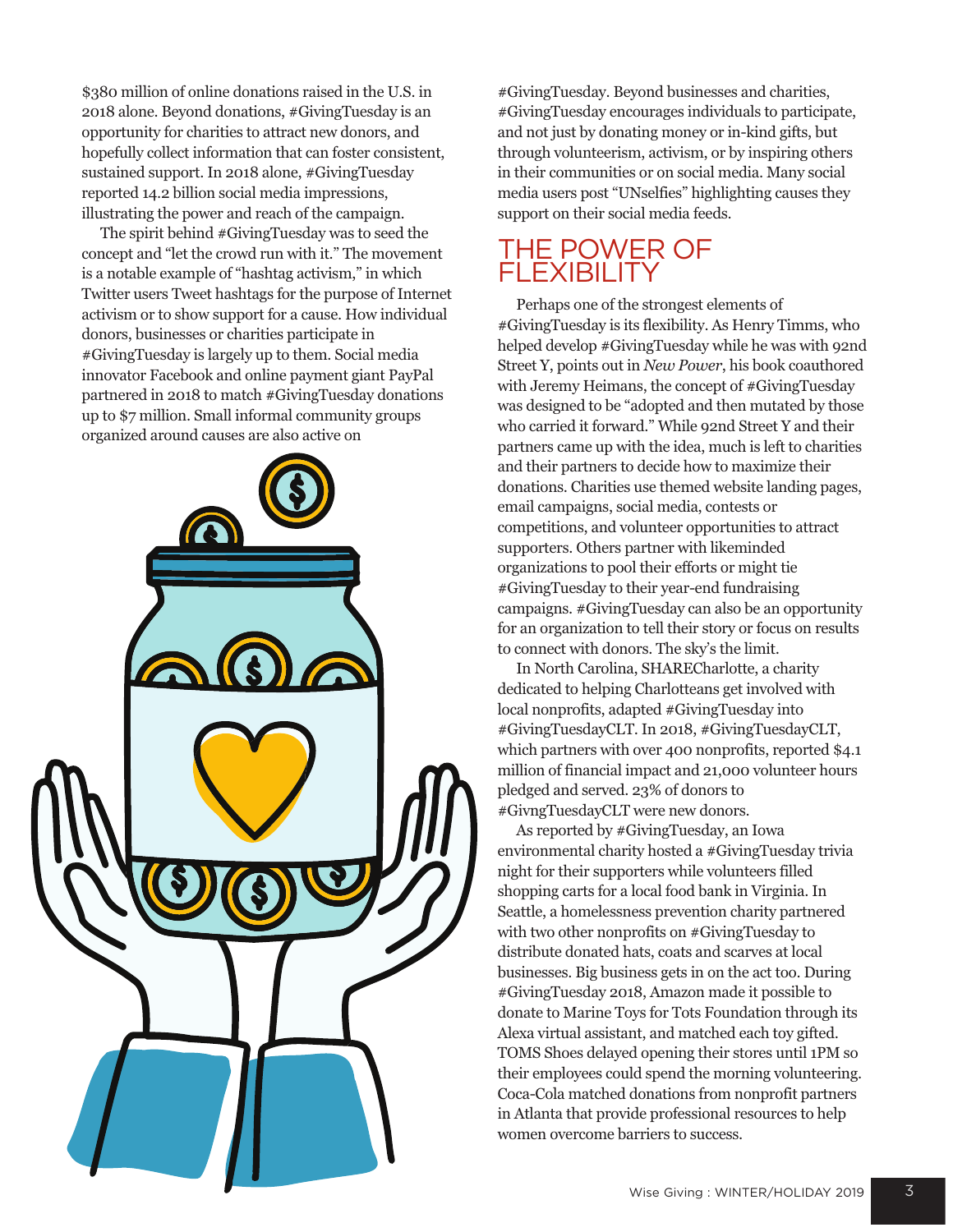The democratic nature of #GivingTuesday means almost anyone with Internet access can participate. However, many organizations need outside expertise to run an effective campaign, which often comes at a cost to charities. Giving platforms such as Blackbaud or GiveGab offer a variety of services and tools to help run campaigns, along with donation processing, but donors need to be aware of associated processing fees, typically a percentage of the donation. There are ways to get around paying such fees, such as giving directly to a charity or looking for services such as PayPal's Giving Fund which waves fees for participating charities.

# OTHER DAYS OF GIVING

There are many other regional and cause-related days around the country doing their part to support charitable missions. Two notable examples come from Texas. Amplify Austin Day was created to support local nonprofits in Central Texas, and raised over \$10 million in 2018. The event, which occurred between 6PM on February 28 and 6PM on March 1 in 2019, was started

O

by Austin-based I Live Here, I Give Here, a charity dedicated to promoting philanthropy in Central Texas. Over 700 charities benefited from Amplify Austin Day in 2019, including organizations supporting the arts, animal welfare, children, mental health, and many others. As with #GivingTuesday and other giving days, Amplify Austin Day received matching support from foundations and businesses. St. David's Foundation, which addresses health issues through grantmaking, provided \$1 million of matching funds during Amplify Austin 2019, and Tito's Handmade Vodka matched gifts up to \$10,000. The Nonprofit Council of San Antonio, Texas provides another example of a successful giving day. The Big Give supports local nonprofits in 15 South Texas counties and has raised over \$25 million since 2014. There is a fee for participation in the Big Give, but the fee includes training opportunities for participating organizations' staff and board members, marketing materials, and an online toolkit.

A creative spin on giving days comes from Infant Crisis Services, a charity in Oklahoma City which provides formula, food and diapers to babies and

> toddlers during crises. Instead of a single day of giving, Infant Crisis Services created the "\$10 in 10 Days" campaign whereby donors are asked to give \$10 over the course of the campaign, either all at once or piecemeal. The goal is to raise \$10,000 during the campaign, which includes matching of up to \$5,000 from Valliance Bank.

## CHALLENGES AND EVOLUTIONS

Giving days have been a hot fundraising technique for several years, but nonprofits need to recognize the limitations. Overreliance on one annual day of giving is not a sustainable way to run an organization as unforeseen events or conditions can make it difficult to project future returns. An economic downturn could affect donations across the board, or a closely

timed natural disaster may funnel the bulk of donations to disaster relief charities. This is good for groups that provide disaster relief but may not be good for an arts charity, for example. Donor fatigue,

O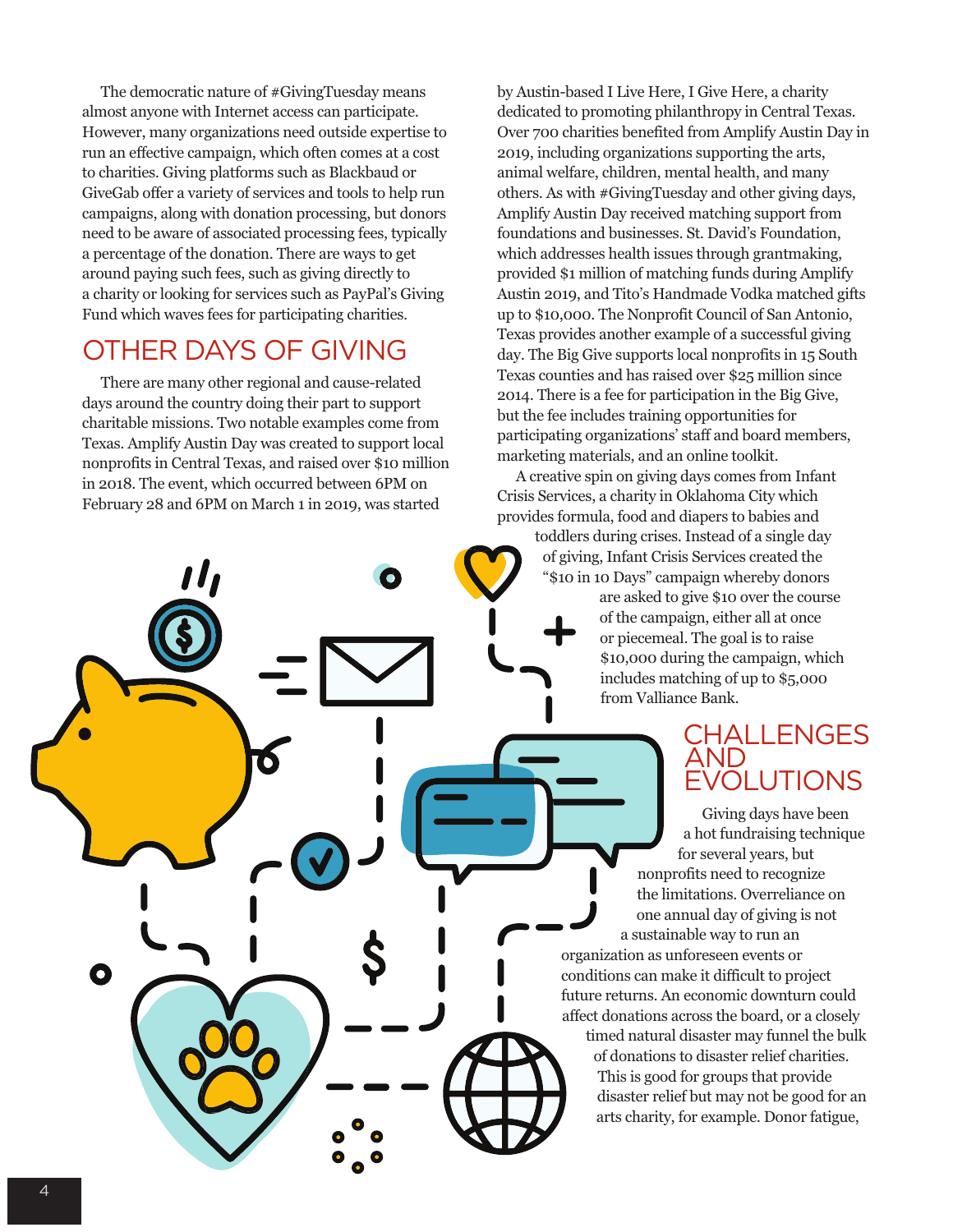in which people stop giving to charity for one reason or another, is a concern for all charities. Individuals may not have the means to offer continued support, become frustrated by being bombarded with fundraising appeals, or sense that their donation is not doing any good. For these reasons, charities should err on the side of caution and have diverse funding sources.

Technological failure can also be a concern on giving

days. In May of 2016, Give Local America, a national matching day that supports the work of community foundations, was disrupted when donation forms were slow to load or failed to load altogether. Kimbia, the Texas software firm who began Give Local America, was apologetic, but the organization's reputation took a hit and potentially millions in donations were lost. During #GivingTuesday 2018, some organizations that relied on cloud software firm Blackbaud's Online Express, a product which helped solicit and process donations, experienced temporary service outages. It's unclear how many donations were affected, but the message for charities and donors is that it's good to have a backup plan. The volume of donations being processed during a short time period such as

a giving day makes it likely that glitches will occur in the future. Some charities participating in giving days are offering longer windows for donating to avoid the rush of having to process so many donations in one day, and it might be good for donors to consider taking advantage of the extra time too.

Beyond the challenges, charities should keep abreast of new trends that can enhance their giving day campaigns. A *Chronicle of Philanthropy* article from April 30, 2019 mentions several giving day trends to be aware of. Mobile-friendly appeals and payment processing are something for charities to keep an eye on given the popularity of tablets and smartphones. Online shopping carts can enable donors to give to more than one organization at a time, and charities should be on

# TIPS FOR CHARITIES PARTICIPATING IN A GIVING DAY

- **Get the facts from the organizer.** Will there be participation or processing fees? What is the window in which donors can give? Are there any special events associated with the giving day?
- **Look at the history.** Find out how long the giving day has been around and ask about past results.
- **Plan ahead.** To get the most out of a giving day, a charity should plan and organize well in advance.
- **Set goals.** What does the charity seek to achieve by participating in the giving day? Increased exposure? Raise a targeted amount of funds? Increase the donor base? Attract volunteers? Outlining what a charity hopes to achieve will help them measure success.
- **Strategize a social media plan.** Many giving days are focused on the benefits of social media. A charity should plan how to present their giving day participation on these platforms. For example, it should find out the best time to Tweet and/or post but be careful not to overdo it.
- **Diversify.** There are plenty of potential benefits to giving day participation but be cautious of overreliance on one day for funding.
- **Seek outside help.** If a charity has never participated in a giving day, it should not hesitate to seek advice or help from experts.